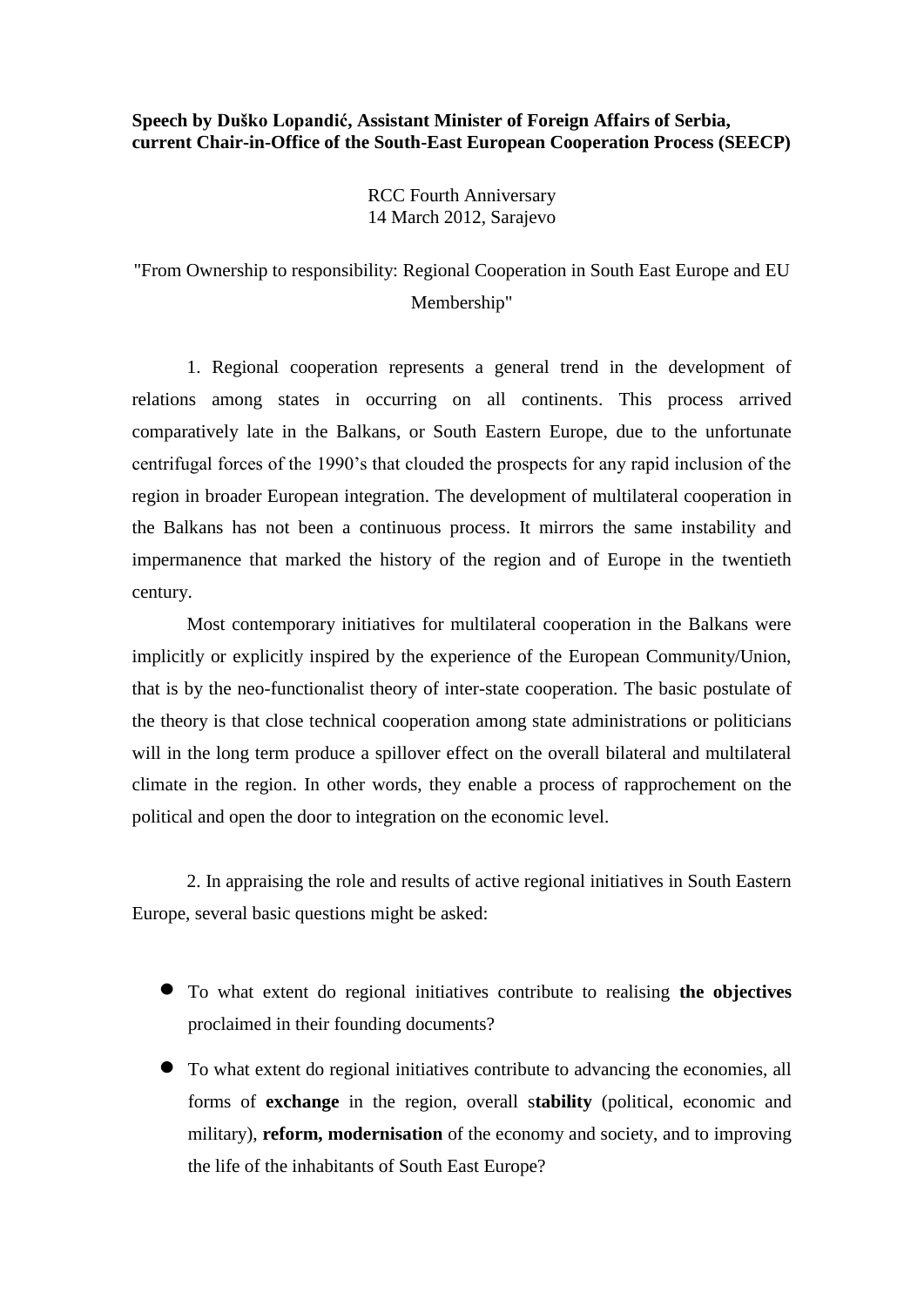- To what extent have regional initiatives contributed to enhancing cooperation and **integration processes in the region**, including the geopolitical and economic shaping of the region as a specific entity in the architecture of Europe? In the same time, it is important to estimate how much those integrations have contributed in the promotion of the positive image of the entire region.
- Finally, we could ask ourselves to what extent have regional initiatives in South Eastern Europe contributed to the chief strategic objective of all the SEE countries: **integration into the European Union?**

3. It may well be pointed out that the existence and activity of initiatives in South Eastern Europe is undoubtedly a positive thing.

(1) They bring *about new models of behaviour* that can help defeat narrow-minded nationalism and the idea that states can be self-sufficient. The initiatives stimulate cooperation among administrations, economies and other circles in the countries of the region, eliminate various obstacles to regional communication while facilitating it, creating contact networks by their very existence, influencing public opinion and bringing about an awareness of the common objectives of all countries in the region. They facilitate the preparation of cross-border projects and the deployment of international financial assistance.

(2) Most, if not all regional initiatives in SEE are conceived from the outset as being *complementary to the integration process*, which mainly takes place within the European Union. They are supplementary to the architecture of Europe, not a replacement for the inclusion of the SEE countries in the EU and other pan-European organisations.

(3) An essential characteristic of regional initiatives in SEE is the comparatively *limited nature of their objectives*, often in contrast to the extent and difficulty of the problems confronting the countries, such as economic underdevelopment, social instability etc. However, this too has changed recently, particularly with the emergence of the *new CEFTA,* a promising step forward in the process of economic cohesion based on free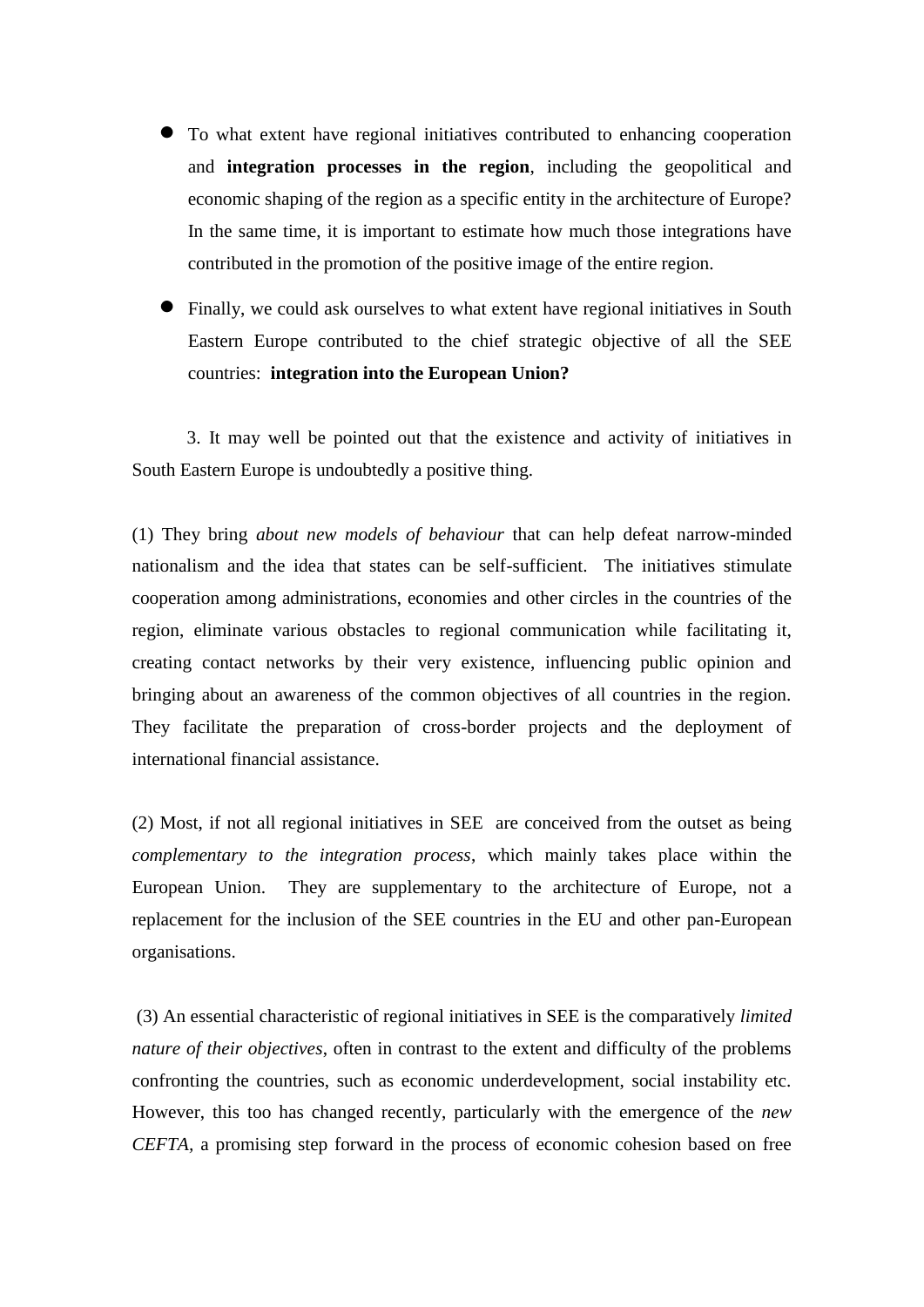trade or the proposals concerning the *transport and other infrastructure (i.e. energy) projects in the Balkans*.

(4) Regulation of soft security issues and combating crime and corruption have proved to be key questions in the Balkans, requiring specific methods and solutions at regional level. This has produced a number of frameworks for cooperation with the ministries of defence or justice and home affairs in the countries of South Eastern Europe.

## 4. The role of RCC

The changing situation in South Eastern Europe and the advance of all countries of the region on the road to the European Union required a change in the concept of regional cooperation, where the countries of the region would take on a more active role and greater responsibilities.

The RCC or its Secretariat has played an important role in directing, coordinating, dispensing information and in developing links with international partners in about 50 regional initiatives and task forces in various fields of cooperation. Due the the variety in their status, type of cooperation and activity, the Council's relations with them also vary, ranging from direct responsibility and involvement to monitoring and the exchange of information. The Council also has acted as initiator and facilitator in setting up new initiatives in which the region is interested. It is noteworthy that the number of initiatives and work groups has grown. This might be interpreted as growing maturity on the part of the region in articulating its needs as it moves to join Europe, and the awareness that problems will be solved more effectively by working together in an exchange of knowledge and experience.

After four years, the Regional Cooperation Council could be said to have *achieved the status of a significant representative of the region in Europe* and internationally, and that it had done much to consolidate the programmes, functioning and various themes of regional cooperation in South Eastern Europe. This was no easy task in the complex political and economical situation that followed a global economic crisis, Kosovo's declaration of independence and the deterioration in bilateral relations of several countries, and internal problems in the EU which dampened enthusiasm for further enlargement.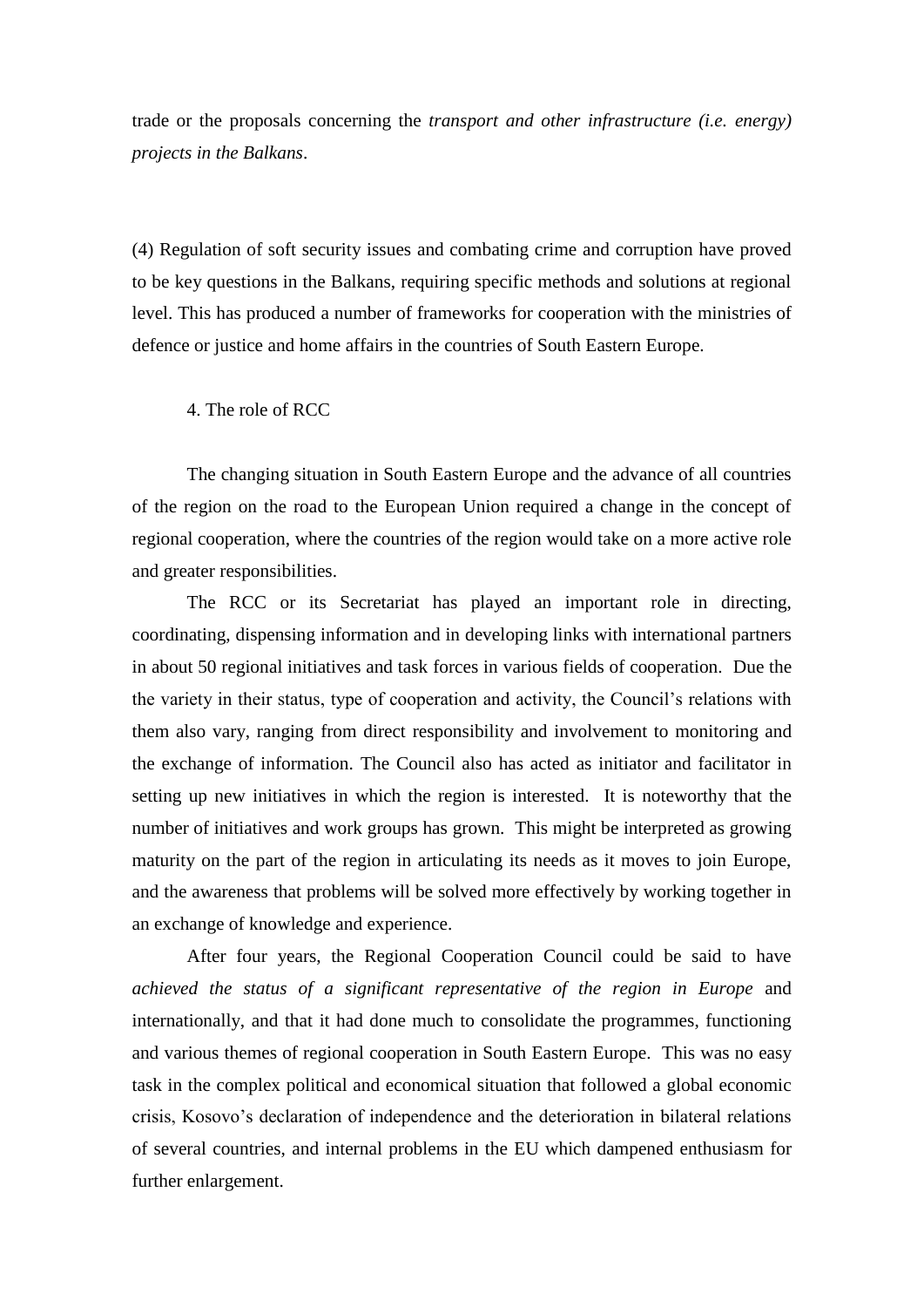*The future* of the RCC will depend among other things on the engagement of its members in the region, but also on the wider political and economic circumstances such as the further effects of the global economic crisis, a possible slowdown in the process of European integration, the state of bilateral political relations in the region and the sustainability of the regional structures.

In my view, the furure of the RCC lays in its abilities to address and to articulate some of the following issues:

- (1) How far it would be possible to approach the RCC from one side with the activities of the SEECP, on the other side? In my personal opinion, already existing interconnections and mutual support between the Chairperson in Office of SEECP and RCC maybe should be strengthened in some more institutionalised way. One of possible aims should be to have the RCC becoming the operational and implementing body of the SEECP.
- (2) It is also very important in near future to support the orientation of RCC developing its skills in support of EU supported multilateral and multiannual programmes and projects. I think in particular to the issues of future IPA (pre-accession) funds after 2014.
- (3) Finally, the RCC should be instrumental in further helping the ways and means of regional integration and more functional cooperation, overcoming bilateral differences and helping in finding the solutions for large regional problems and issues. It should help in articulation in the future the coomun positions of the region vis-à-vis the European and other international issues.

One of the Council's most important duties in the near future should be to identify any duplication or overlap in the activities of the numerous regional initiatives and groups, to ensure that the basic criterium for launching cooperation in a new area is the interests of the region, meaning financial, personnel, programme and other capacities. There has been a noticeable jump in the number of initiatives. We should, once again, think and talk about the *downsizing and streamlining* with regard to maybe too many similar projects.

*In the long term,* there will be increasing insistence on stronger, more coherent and more concrete cooperation – institutional and other - between the SEE countries and the EU via particular regional initiatives. This is what may help bridge the gap between